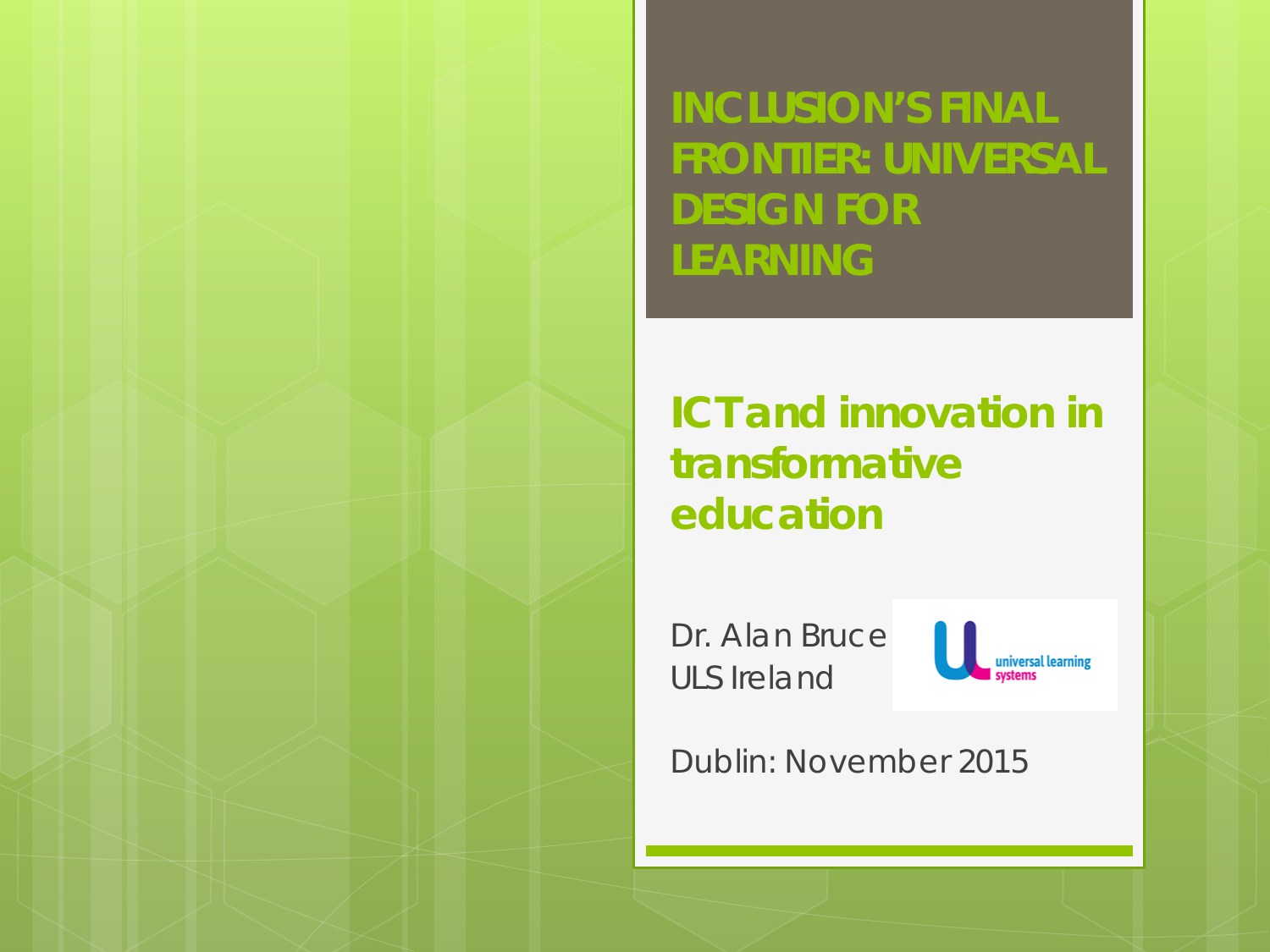## Shaping Inclusive Discourse

- **o** Ethnic demographics
- **o** Discrimination regarding disability
- National frameworks and Socio-cultural structures
- **o** Flexibility and adaptability
- **o** Educational systems and the ownership of learning
- **o** Interculturalism and diversity.

*Inclusion is not necessarily a neutral concept, although it is universally valued in academic literature and policy statements. Part of this inclusionary dynamic is to find newer and more innovative ways to include those normally excluded from educational provision.*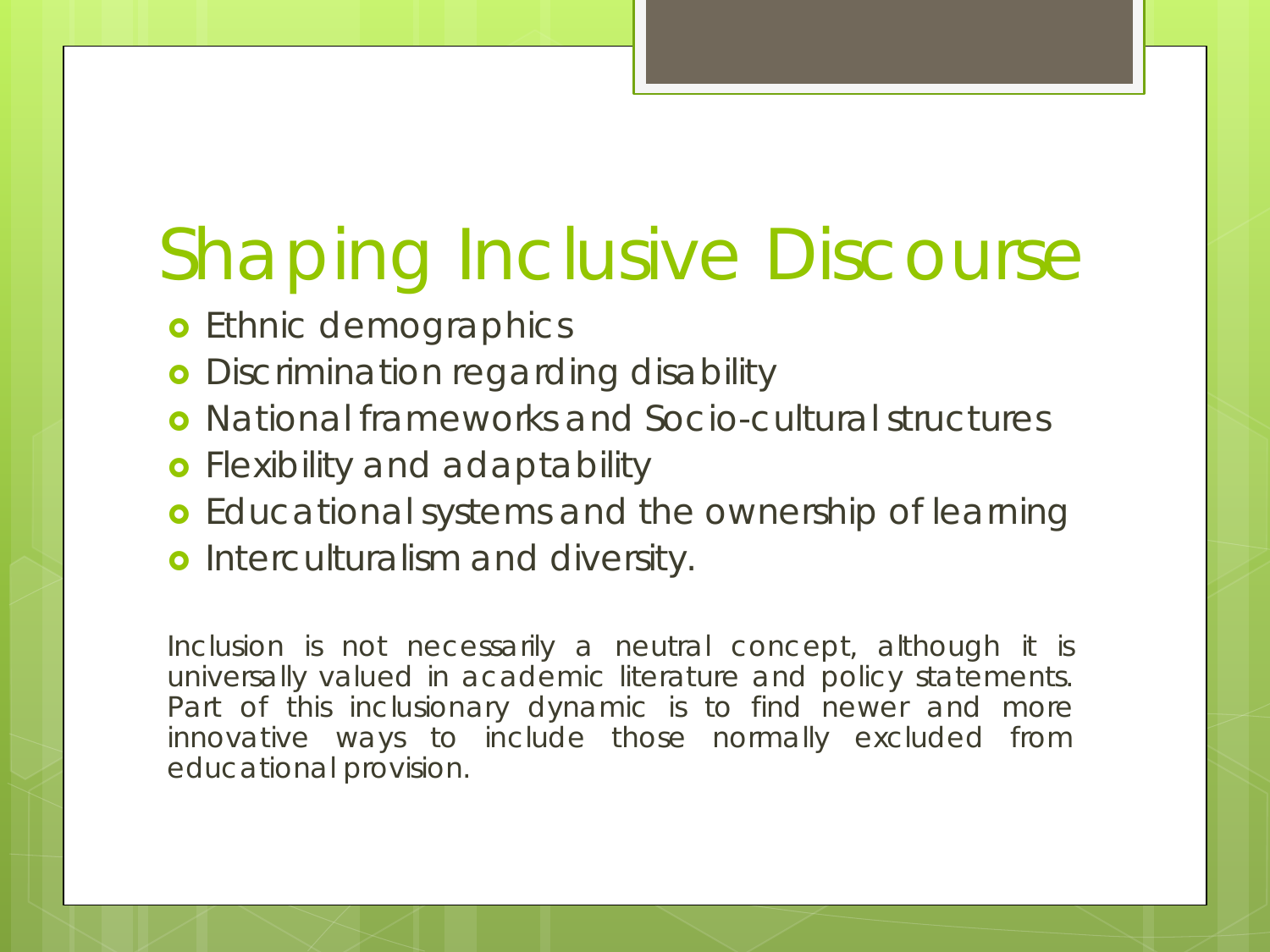#### Universal Design meets learning

- *Equitable use*. Design useful to people with diverse abilities.
- *Flexibility in Use*. Design accommodates wide range of individual preferences and abilities.
- *Simple and intuitive*. Design easy to understand, regardless of user's experience, knowledge, skills or current concentration level.
- *Perceptible information*. Design communicates necessary information to user, regardless of ambient conditions or the user's sensory abilities.
- *Tolerance for error*. Design minimizes hazards and adverse consequences of unintended actions.
- *Low physical effort*. Design can be used efficiently, comfortably, and with a minimum of fatigue.
- *Size and space for approach and use*. Appropriate size and space is provided for approach, reach, manipulation, and use regardless of user's body size, posture, or mobility.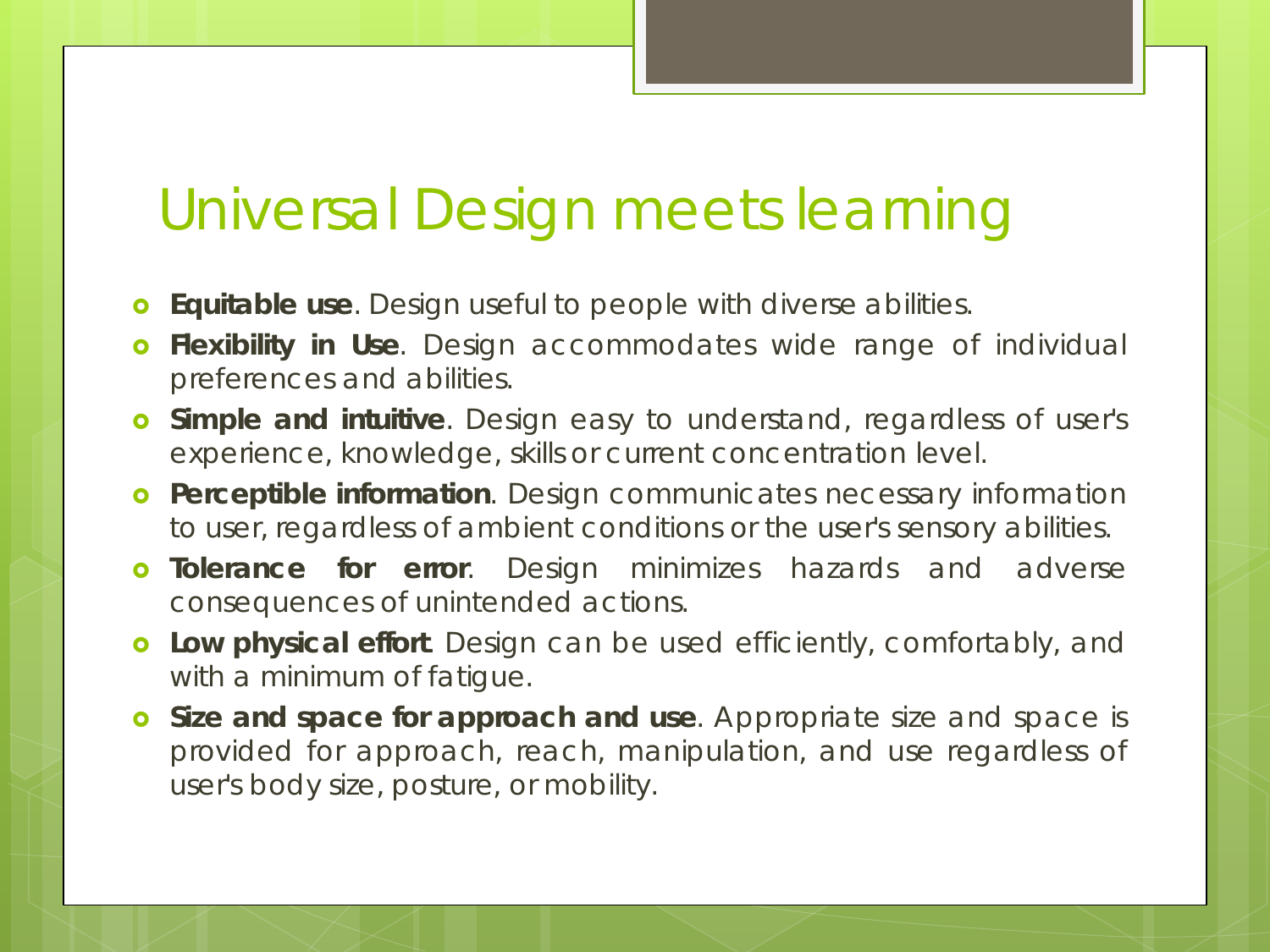### *Technology Innovation Partnerships* (CITED 2006)

The Universal Design concept has roots in three areas:

1. Design of physical environments (residential and commercial space)

2. Web development

3. Teaching and learning (Universal Design for Learning).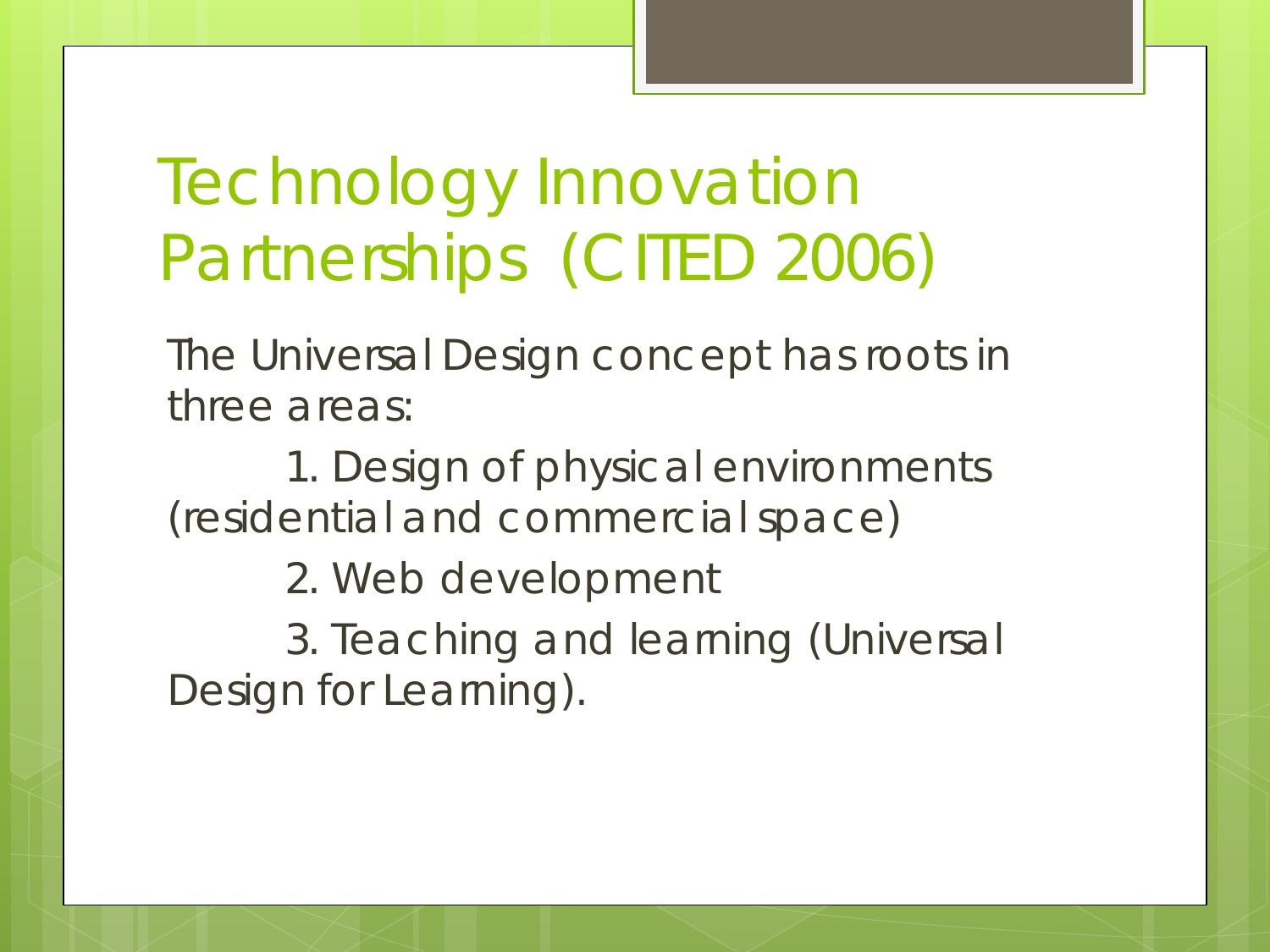### Aim of UDL

- **o** UDL aims to create barrier-free environments that enable teachers to apply universal design concepts in ways that support the needs of the widest range of learner differences. With the learning needs of today's students becoming increasingly diverse, enhanced understanding and application of UDL is essential.
- o UDL is a field of inquiry and practice that considers ways of developing course content in a manner that is proactively accessible to as wide of an audience as possible.